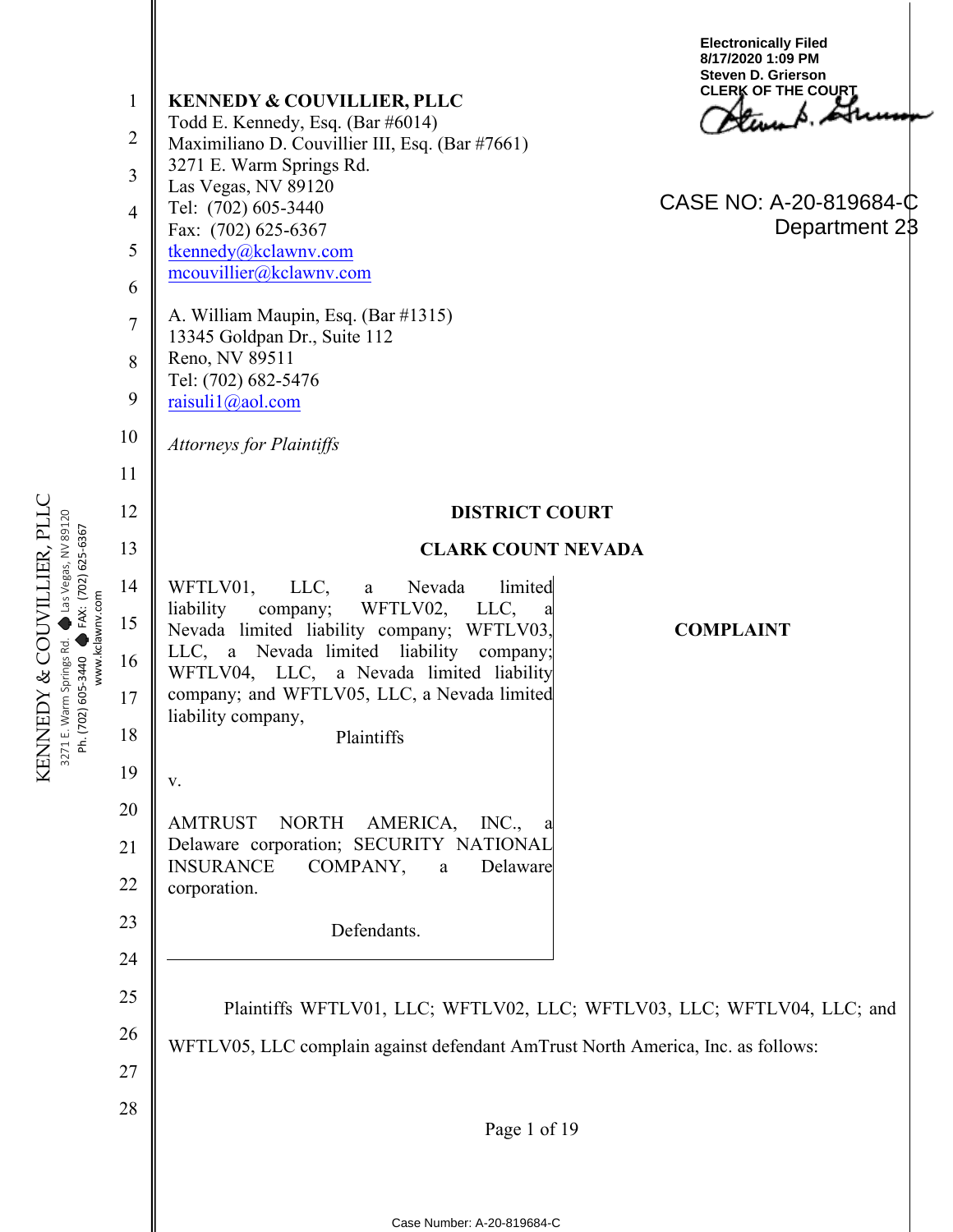1 2 3 4 5 6 7 8 9 10 11 12 13 14 15 16 17 18 19 20 21 22 23 24 25 This is an action for breach of contract and bad faith denial of insurance coverage for, among other things, business interruption, loss of use of premises, continued physical access restrictions. Plaintiff paid defendants tens of thousands in premiums for precisely the insurance coverage they wrongfully and in bad faith denied when plaintiff needed such coverage. **PARTIES** 1. Plaintiff WFTLV01, LLC ("Wahoo's Las Vegas") is a Nevada limited liability, which operates, and operates through affiliates - plaintiffs WFTLV02, LLC; WFTLV03, LLC; WFTLV04, LLC; and WFTLV05, LLC - five *Wahoo's Fish Taco* franchise restaurants in Clark County, located at: (i) 7020 West Sunset; (ii)1000 S Rampart, Ste. 21 [Boca Park]; (iii) 76 W Horizon Ridge Pkwy, Ste. C100 A & B; (iv) 7930 W Tropical Pkwy, Ste. 110; and (v) 3883 W Flamingo Rd. 2. Wahoo's Las Vegas also has a Nevada gaming license and operates gaming and full service bars in all of its five *Wahoo's Fish Taco* restaurants. 3. Wahoo's Las Vegas is the archetypical local "mom and pop" small business. Wahoo's Las Vegas is principally managed by husband and wife, Matt and Shelley Flandermeyer, who invested their life-savings into Wahoo's Las Vegas, with hopes that such new endeavor would help fund their retirement and children's futures. Shelley is a former elementary school teacher and Matt is a former executive in the restaurant and hospitality business. 4. The Flandermeyers infused Wahoo's Las Vegas with their personal virtues of community and goodwill and, since its inception, Wahoo's Las Vegas has been a generous Clark County community partner, generously donating their time, thousands of dollars, food and other in-kind donations to local schools and charities, including: Boys & Girls Club of Henderson; Safe House; Opportunity Village; Juvenile Diabetes Research Foundation; Foothills High

26 27 School; Central Christian Church; Faith Lutheran Middle School & High School; UNLV; Junior Golden Knights; Boulder City Adult Intramurals; and SLAM Academy Las Vegas (which

KENNEDY & COUVILLIER, PLLC KENNEDY & COUVILLIER, PLLC Las Vegas, NV 89120 Las Vegas, NV 89120 FAX: (702) 625-6367 FAX: (702) 625-6367 www.kclawnv.com www.kclawnv.com  $\bullet$  $\bullet$ 3271 E. Warm Springs Rd. Ph. (702) 605-3440 Ph. (702) 605-3440

#### **INTRODUCTION**

Page 2 of 19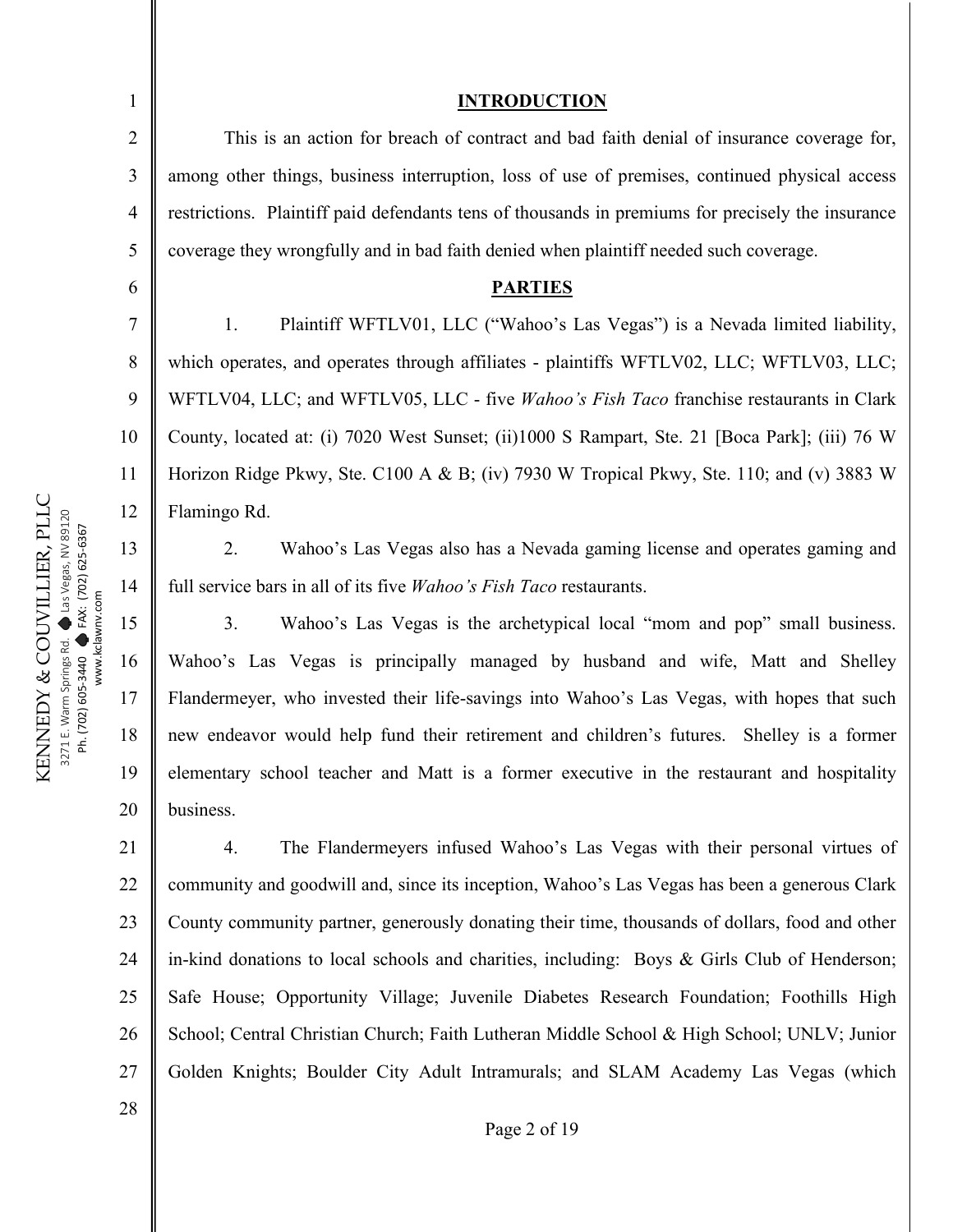1 provides support and mentoring to Clark County students).

5. To protect the business and life-savings investment in the company, Wahoo's Las Vegas purchased commercial insurance policies from defendant AmTrust North America, Inc. ("AmTrust"), which was carried by defendant Security National Insurance Company ("SN Insurance")(AmTrust and SN Insurance sometimes "Defendants").

6. AmTrust is a Delaware corporation that is registered to do business in Nevada with the Nevada Secretary of State and is doing business in Clark County, Nevada.

7. AmTrust is considerable insurance company, which touts itself as being specifically founded to serve small businesses.

8. According to AmTrust, it is a profitable insurance company, with "A-" rating from A.M. Best, and represents in its web page (www.amtrustfinancial.com) that it is "well positioned to provide coverage for those in need of a strong, agile partner."

9. The profits that AmTrust derives from insurance premiums are considerable and growing, and AmTrust was recently named to the Fortune 500 list, which is generally recognized as the "ultimately business scorecard," and the 500 members that make of the list represent the top of the U.S. economy.

10. On information and belief, AmTrust operates under a holding company system. Among other things, AmTrust insurance coverages are provided by its affiliated and subsidiary insurance companies, including defendant SN Insurance.

11. SN Insurance, an affiliate and subsidiary of AmTrust, is a Delaware corporation and is licensed by the Nevada Department of Insurance.

12. SN Insurance is the carrier of the AmTrust for the insurance policies at issue here.

# **WAHOO'S LAS VEGAS PURCHASED EXTEND "ALL RISK" BUSINESS INTERRUPTION COVERAGE FROM AMTRUST**

25 26 27 13. Specifically, Wahoo's Las Vegas purchased Commercial Insurance Policy No. SPP1110978 02 ("Policy") from Defendants, which covered all five restaurant locations operated by the Plaintiffs.

KENNEDY & COUVILLIER, PLLC KENNEDY & COUVILLIER, PLLC Las Vegas, NV 89120 Las Vegas, NV 89120 FAX: (702) 625-6367 FAX: (702) 625-6367 www.kclawnv.com www.kclawnv.com  $\bullet$  $\bullet$ 3271 E. Warm Springs Rd. Ph. (702) 605-3440 Ph. (702) 605-3440

2

3

4

5

6

7

8

9

10

11

12

13

14

15

16

17

18

19

20

21

22

23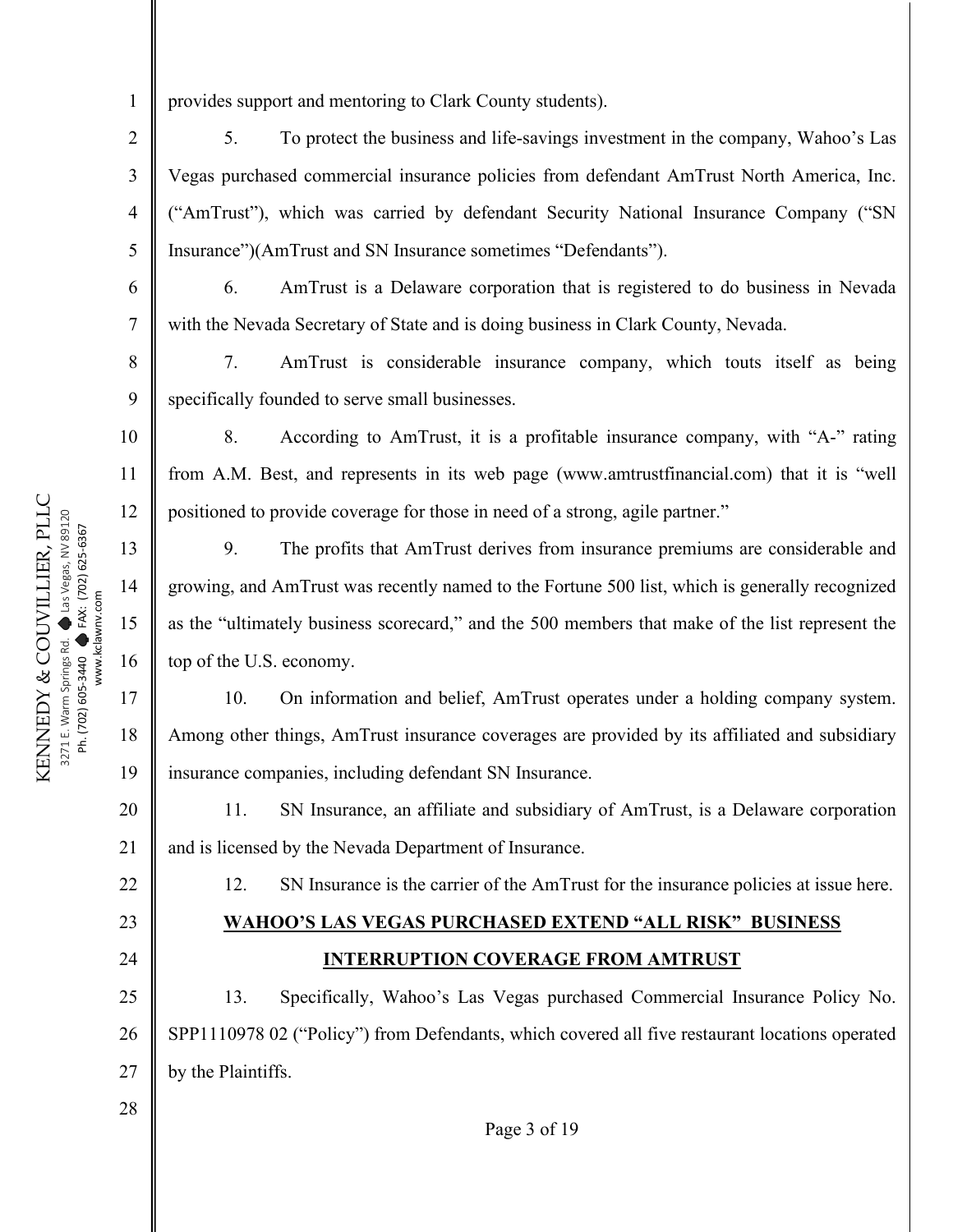14. Among other things, Wahoo's Las Vegas paid additional, considerable, premiums to Defendants for expanded coverage endorsements.

15. Wahoo's Las Vegas also purchased from Defendants an Umbrella Policy No. SMB1113427 02 ("Umbrella") that Defendants offered for additional, expanded coverages, which covered all five restaurant locations operated by Plaintiffs.

16. The Policy is generally characterized as an "all risk policy," which means that the Policy covers all risks unless they are specifically excluded.

17. The losses at issue here, for which Wahoo's Las Vegas made a claim to Defendants, and Defendants denied in breach of contract and in bad faith, were and are covered by the Policy.

18. The insurance premiums that Wahoo's Las Vegas paid, and continues to pay for, are very expensive; the most recent annual primum that Wahoo's Las Vegas paid for the Policy was \$39,868.00, and Wahoo's paid an additional \$3,732.00 for the Umbrella.

19. The Policy expressly provides several independent, alternatives for insurance coverage.

20. Thus, one independent basis for coverage under the Policy is generally known as business interruption or *Business Income* coverage, which protects Wahoo's Las Vegas against loss of business from a suspension of each restaurants' operations due to loss of use of, or damage to, the restaurant premises

20 21 22 23 21. Another independent, alternative basis for coverage under the Policy is under *Extended Business Income Coverage*, which provides additional business interruption or business income coverage. with express endorsements liberalizing and expanding coverage and eliminating other otherwise excluded causes of loss.

24 25 26 22. Another independent, alternative basis for coverage under the Policy is under *Civil Authority* coverage, which protects Wahoo's Las Vegas against loss due to an action by Civil Authority which prohibits access to the restaurants.

23. The Defendants failed to investigate and consider all coverages available to

1

2

3

4

5

6

7

8

9

10

11

12

13

14

15

16

17

18

19

28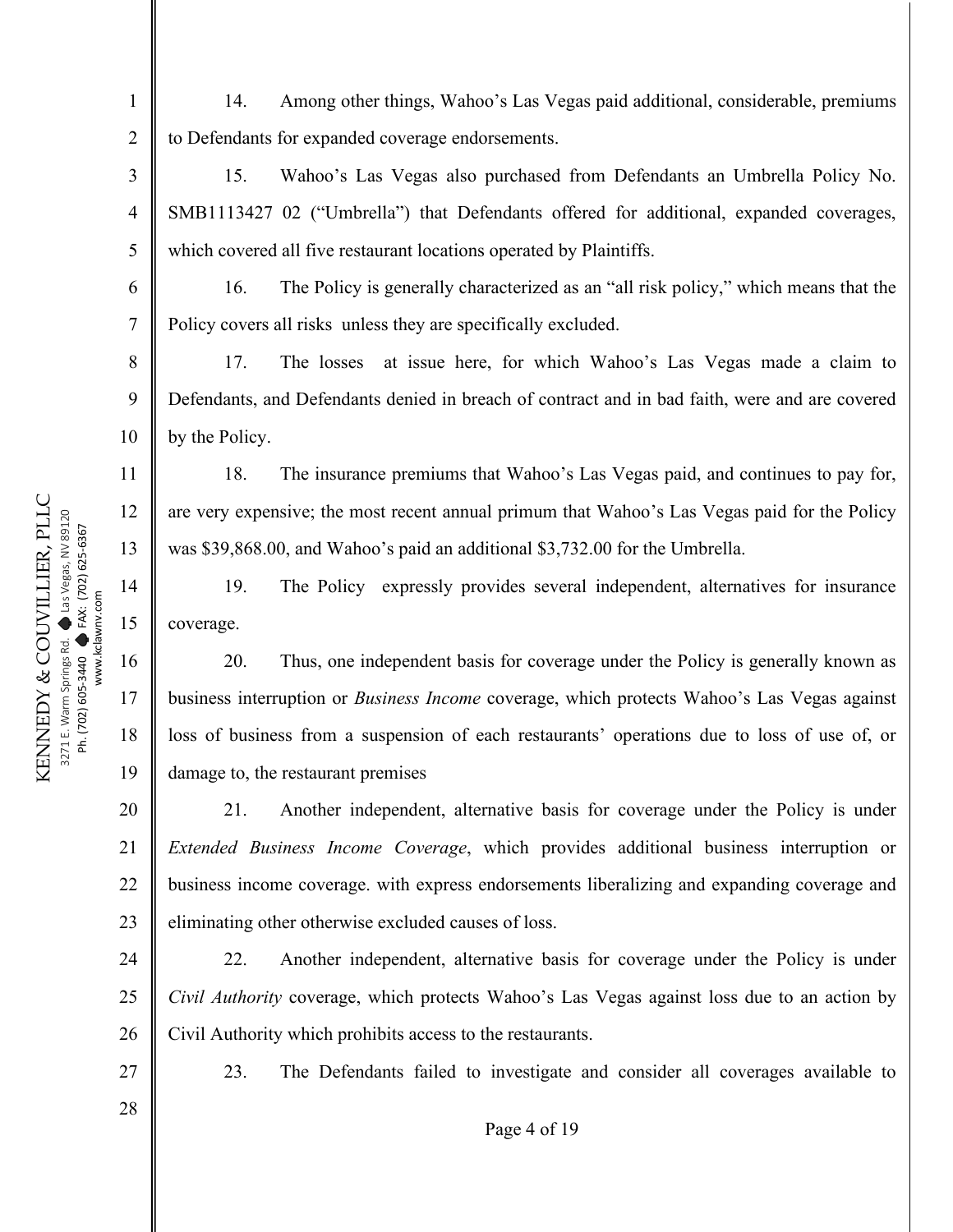2

3

4

5

6

7

8

9

10

11

12

13

14

15

16

17

18

Wahoo's Las Vegas, yet it is up to insurance companies, like Defendants, to fully investigate and consider all available coverages when their insureds, like Wahoo's Las Vegas, make insurance claims.

24. As alleged herein, Defendants not only failed to make such investigation and failed to consider all available coverages when Wahoo's Las Vegas made its insurance claim after it suffered insured losses but actively misrepresented available coverages and thus waived any right to now claim new or additional grounds to deny coverage, as specifically alleged herein.

25. Such responsibilities and duties to fully investigate claims, accurately and fully consider all coverages and fairly fully and equally consider the interests of its insureds fall on insurance companies like Defendants because, among other things, insurance policies (like the Policy and Umbrella here) are known as "contracts of adhesion," because they are prepared solely by the insurance companies and the insured (like Wahoo's Las Vegas) do not participate in drafting the policies or negotiating any of the terms. Insurance policies, when ambiguous, shall be construed against the insurer and all exclusions or limitations, strictly construed against the insurer.

# **WAHOO'S LAS VEGAS SUFFERED EXPRESSLY COVERED AND NON-EXCLUDED RISKS**

19 20 21 22 26. On March 12, 2020, Nevada Governor Steve Sisolak ("Governor Sisolak") declared a State of Emergency ("3/12/20 Emergency Declaration") in the state of Nevada arising from COVID-19 circumstances, acknowledging that property of Nevadans (like Wahoo's Las Vegas) would be impacted by such declaration.

23 24 25 26 27. On March 18, 2020, pursuant to his 3/12/20 Emergency Declaration, Governor Sisolak executed Emergency Directive 002 ("3/18/20 Emergency Directive 002") memorializing his order mandating all gaming operations in the state to close and cease business by 11:59 p.m. on March 17, 2020.

27 28

28. On March 20, 2020, Governor Sisolak issued Declaration of Emergency Directive

Page 5 of 19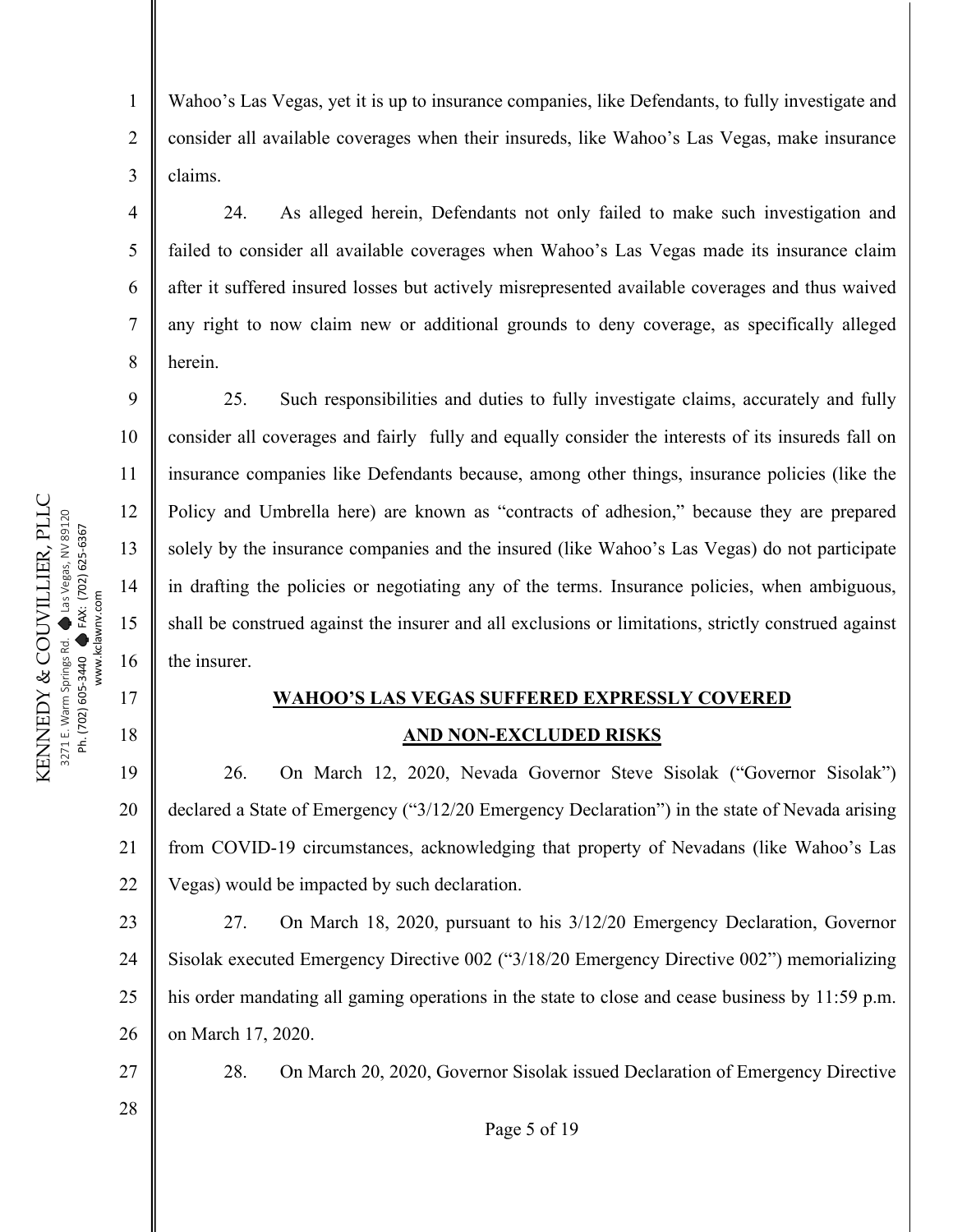5

6

7

8

11

12

13

14

15

16

17

18

19

20

21

28

1 2 3 003 and related regulations ("3/20/20 Emergency Directive No. 003"), which ordered the closure of bar operations, and further prohibited direct physical use of, and onsite access to, restaurants and businesses like the *Wahoo's Fish Tacos* restaurants operated by Wahoo's Las Vegas.

29. The COVID-19 circumstances further caused actual, physical damage to all *Wahoo's Fish Tacos* restaurants operated by Wahoo's Las Vegas, and to the surrounding properties within one (1) mile of each of those restaurants.

30. Section 11 of the 3/20/20 Emergency Directive 003 provides that the Directive lasts until at least April 16, 2020.

9 10 31. As a direct result of these circumstances and acknowledged damage to and loss of use of property, Wahoo's Las Vegas closed all of its five restaurants on March 17, 2020.

32. The Nevada Department of Public Safety, Division of Emergency Management acknowledged or presumed physical damage to Nevada businesses and restaurants including, among other things, the *Wahoo's Fish Tacos* restaurants operated by Wahoo's Las Vegas, by issuing Emergency Regulation on March 20, 2020 ("3/20/20 Emergency Regulation") prohibiting the public from going inside such restaurants and prohibiting such restaurants from conducting or carrying out their businesses inside their properties.

33. The 3/20/20 Emergency Regulation also acknowledged or presumed physical damage to Nevada business properties, including those within one (1) mile of the *Wahoo's Fish Tacos* restaurants operated by Wahoo's Las Vegas, by prohibiting the public from going inside the properties of such businesses and prohibiting such businesses from transacting business inside their properties or altogether.

22 23 24 25 34. On March 29, 2020, Governor Sisolak issued a Declaration of Emergency Directive 008 ("3/29/20 Emergency Directive No. 008") which, among other things, recognized the resulting "adverse economic conditions… negatively impacting the financial stability of … businesses" resulting from business closures and loss of use of business properties.

26 27 35. On March 31, 2020, Governor Sisolak issued a Declaration of Emergency Directive 010 ("3/31/30 Emergency Directive No. 010"), Stay at Home Order, which further

Page 6 of 19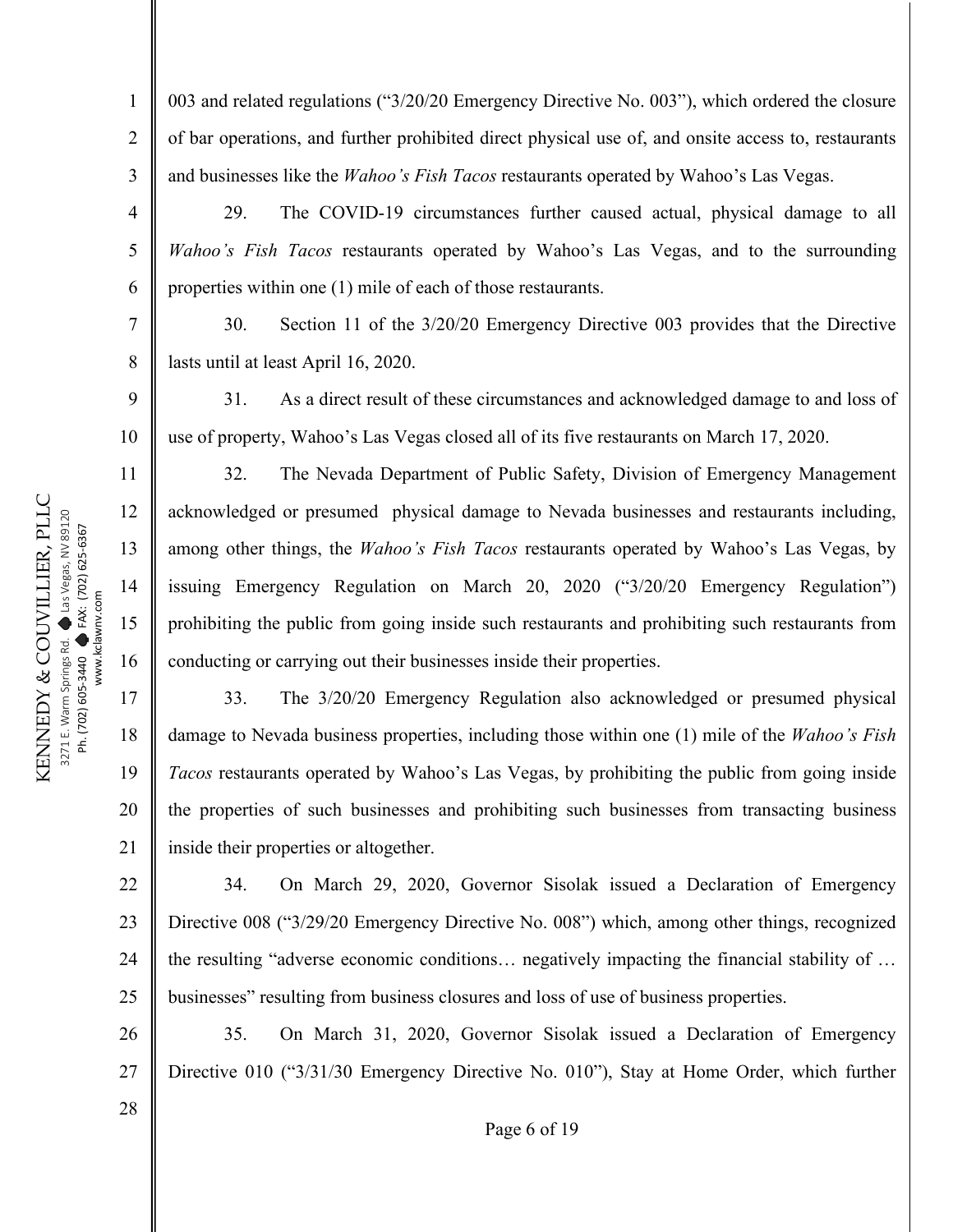2

3

4

5

6

7

8

9

10

11

12

13

14

15

16

17

18

restricted and/or prohibited patrons and customers of Wahoo's Las Vegas from entering or accessing any of the *Wahoo's Fish Taco* restaurants operated by Wahoo's Las Vegas. 3/31/10 Emergency Directive 010 further extended the Declaration of Emergency Directive 003 to April 30, 2020.

36. On March 31, 2020, Governor Sisolak further made a Request for Presidential Disaster Declaration to President Donald Trump. Among other things, Governor Sisolak's Request expresses the considerable damage inflicted on small businesses, like Wahoo's Las Vegas and, in fact, states that "Small businesses and their employees are suffering disproportionately" due to the closure and loss of use of their properties.

37. On April 23, 2020, the Nevada Occupational Safety & Health Administration ("NV OSHA") issued certain mandates ("4/23/20 NV OSHA Mandates") which recognize or presuppose physical damage to property to businesses, including the *Wahoo's Fish Taco*  restaurants operated by Wahoo's Las Vegas and businesses within one (1) mile of those restaurants.

38. Thus, among other things, the 4/23/20 NV OSHA Mandates presuppose physical damage and require business properties, like those of Wahoo's Las Vegas, to engage in periodic remediation of its covered premises; which remediation measures would not be necessary in the absence of physical damage.

19 20 21 22 23 24 25 39. On May 7, 2020, Governor Sisolak issued Declaration of Emergency Directive 018 ("5/7/20 Directive 018"), which recognizes the physical damage to property to businesses, including the *Wahoo's Fish Taco* restaurants operated by Wahoo's Las Vegas and also recognizes physical damage to businesses within one (1) mile of those restaurants, and requires certain remediation measures as a result of such damage, and continues to mandate closures of properties within one (1) mile of *Wahoo's Fish Taco* restaurants operated by Wahoo's Las Vegas.

26 27 40. On May 7, 2020, Governor Sisolak also issued *Phase One Roadmap to Recovery for Nevada Plan* ("NV Phase 1 Protocols"), which further recognizes the physical damage to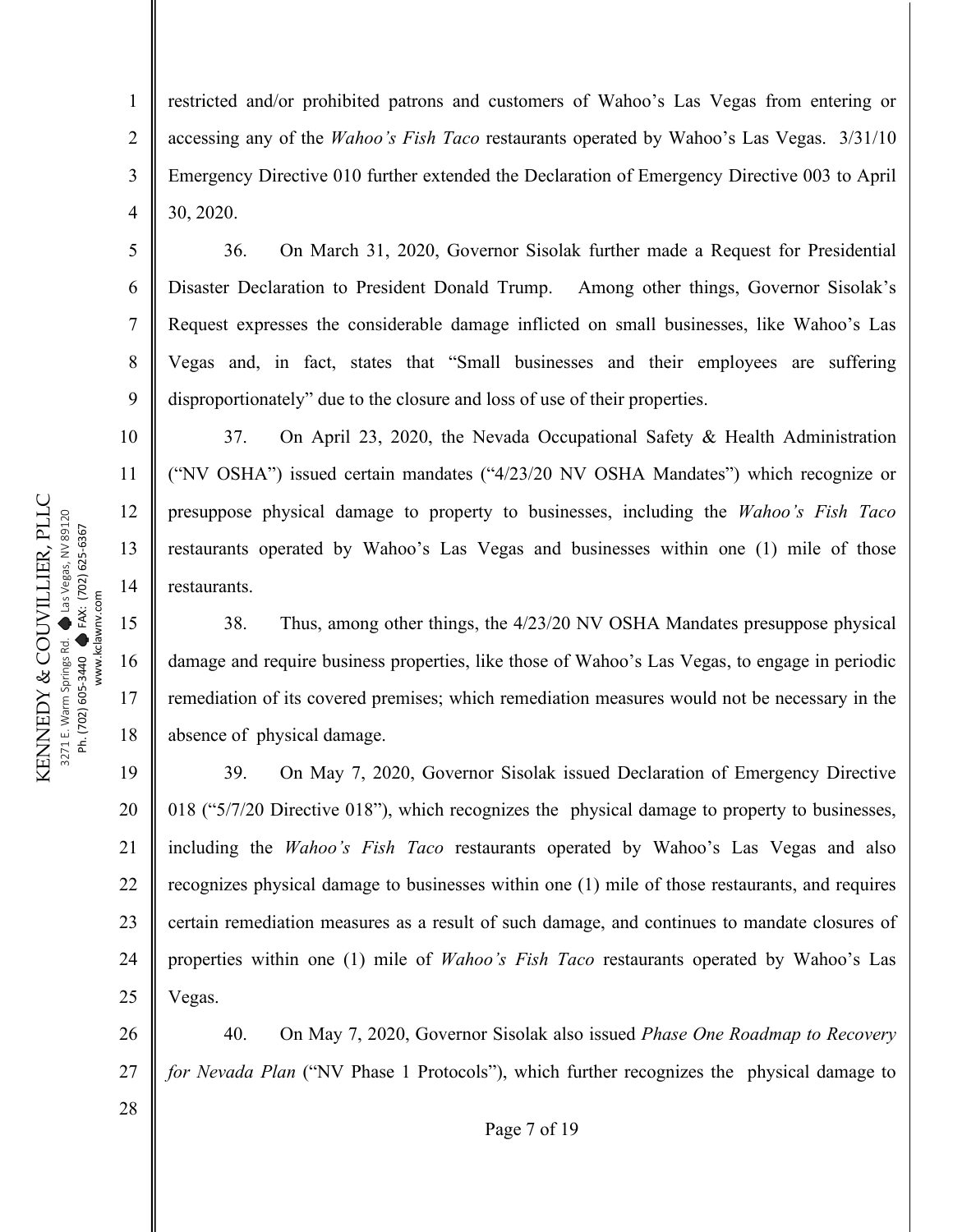property to businesses, including the *Wahoo's Fish Taco* restaurants operated by Wahoo's Las Vegas and businesses within one (1) mile of those restaurants.

41. Similarly, on May 8, 2020, the State of Nevada issued a *Roadmap to Recover for Nevada* (5/8/20 Phase 1 Mandates) with industry-specific mandates for restaurants, among other businesses.

42. The 5/8/20 Phase 1 Mandates further require certain businesses, including restaurants and business within one (1) mile of the *Wahoo's Fish Taco* restaurants operated by Wahoo's Las Vegas, to undertake significant remediation measures in response to the actual, or presumed, physical damage being caused to their properties.

43. On May 8, 2020, NV OSHA also issued additional certain mandates ("5/8/20 NV OSHA Mandates") which recognizes or presupposes the actual physical damage to property to businesses, including the *Wahoo's Fish Taco* restaurants operated by Wahoo's Las Vegas and businesses within one (1) mile of those restaurants.

44. Thus, the 5/8/20 NV OSHA Mandates require certain businesses, including restaurants and business within one (1) mile of the *Wahoo's Fish Taco* restaurants operated by Wahoo's Las Vegas, to undertake significant remediation measures in response to the actual, or presumed, physical damage being caused to their properties.

45. May 11, 2020, Nevada Governor Sisolak issued a State of Fiscal Emergency resulting from the closure and restrictions of Nevada businesses, like Wahoo's Las Vegas, which further manifest considerable financial losses caused by physical damage to, and loss of use, of property, like the properties of Wahoo's Las Vegas covered by the Policies.

46. Among other things, the various governmental Directives, Orders, Regulations and Mandates issued in response to COVID-19 circumstances, including those alleged here, require businesses, like the restaurants operated by Wahoo's Las Vegas, and insured by Defendants, engage in periodic remediation efforts, which necessarily acknowledges or presupposes physical, damage suffered by restaurant properties.

47. The various governmental Directives, Orders and Mandates issued in response to

KENNEDY & COUVILLIER, PLLC KENNEDY & COUVILLIER, PLLC Las Vegas, NV 89120 Las Vegas, NV 89120 FAX: (702) 625-6367 FAX: (702) 625-6367 www.kclawnv.com www.kclawnv.com  $\bullet$  $\bullet$ 3271 E. Warm Springs Rd. Ph. (702) 605-3440 Ph. (702) 605-3440

1

2

3

4

5

6

7

8

9

10

11

12

13

14

15

16

17

18

19

20

21

22

23

24

25

26

27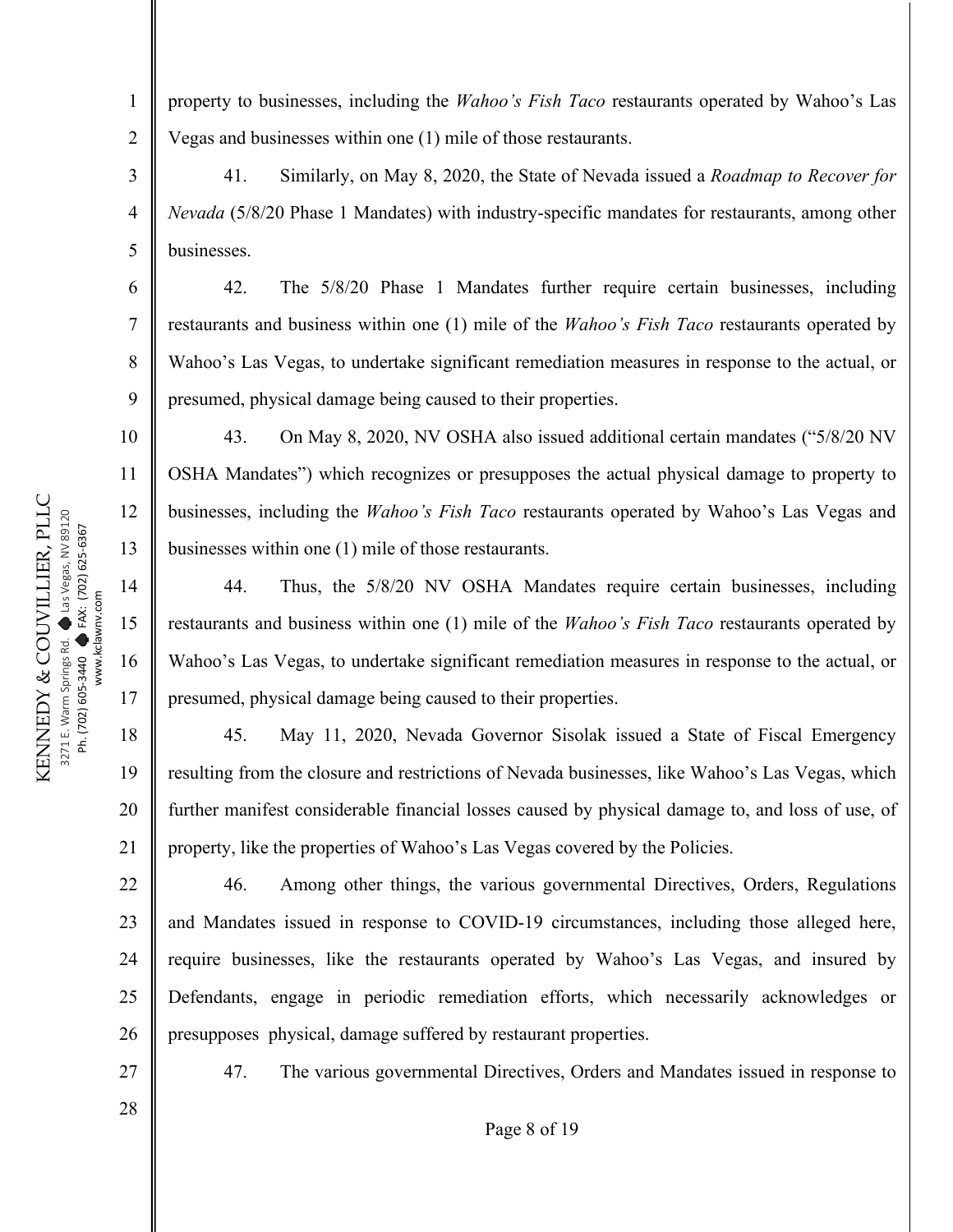4

5

6

7

8

9

10

11

12

13

14

15

16

17

18

19

25

26

27

28

1

COVID-19 circumstances, including those alleged here, are occurrences of "Civil Authority" per the Policy.

48. Alternatively, the various governmental Directives, Orders, Regulations and Mandates issued in response to COVID-19 circumstances, including those alleged here, presuppose that Wahoo's Las Vegas' covered premises are "too dangerous" to use and patronize, and thus, such Directives, Orders, Regulations and Mandates themselves satisfy the physical loss of or use of the property under the Policy's *Business Interruption* coverage, irrespective of whether alternative coverage maybe available under *Civil Authority* coverage of the Policy.

49. On or about March 20, 2020, Wahoo's Las Vegas made a claim on the Policy with Defendants.

50. Wahoo's Las Vegas provided Defendants all necessary information.

51. Defendants did not request from Wahoo's Las Vegas any additional information, or otherwise advise Wahoo's Las Vegas that the information provided by Wahoo's Las Vegas was somehow insufficient for Defendants to investigate and consider the claim.

52. Wahoo's Las Vegas insurance claim was valid and covered by the Policy and/or Umbrella.

53. Defendants breached the Policy and Umbrella.

54. Just nine business days later, Defendants swiftly denied Wahoo's Las Vegas' claim.

20 21 22 23 24 55. In the April 2, 2020, denial letter, AmTrust advised Wahoo's Las Vegas that Defendants had concluded its investigation and consideration, and that Defendants were denying Wahoo's Las Vegas' claim solely because Wahoo's Las Vegas' covered business properties did not sustain direct physical damage. The denial letter succinctly sets forth the ground for denial as follows:

> "Because your Covered Property did not sustain direct physical damage from a Covered Cause of Loss, coverage has not been triggered for a business interruption claim. As such, regretfully we have denied the claim and closed the claim without payment."

> > Page 9 of 19

KENNEDY & COUVILLIER, PLLC KENNEDY & COUVILLIER, PLLC Las Vegas, NV 89120 Las Vegas, NV 89120 FAX: (702) 625-6367 FAX: (702) 625-6367 www.kclawnv.com www.kclawnv.com 271 E. Warm Springs Rd.<br>Ph. (702) 605-3440 3271 E. Warm Springs Rd. Ph. (702) 605-3440 Ph. (702) 605-3440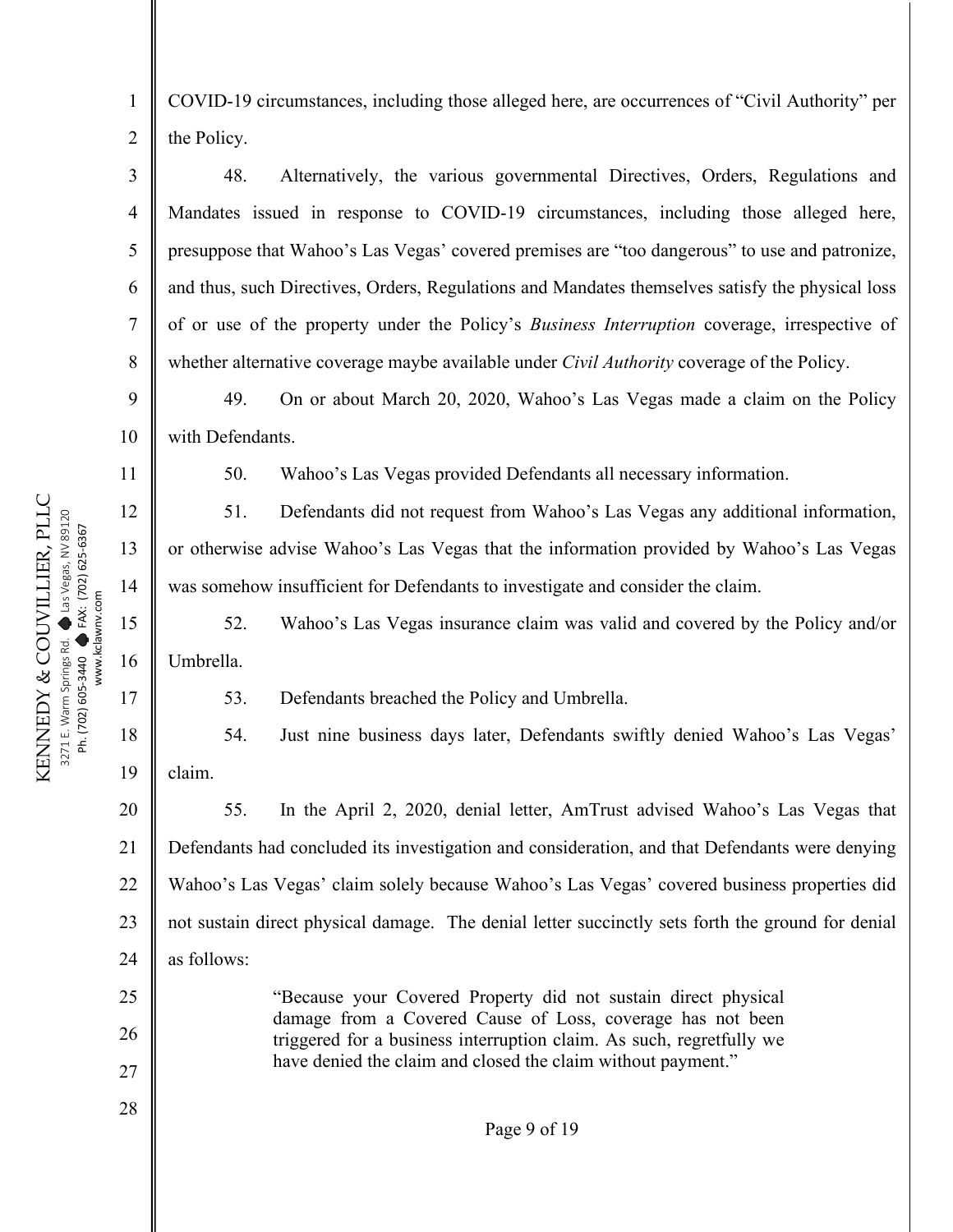| $\mathbf{1}$   | Defendants' April 2, 2020, denial letter did not provide any other grounds for<br>56.           |  |
|----------------|-------------------------------------------------------------------------------------------------|--|
| $\overline{2}$ | denial of coverage                                                                              |  |
| 3              | In breach of contract and in bad faith, Defendants did not investigate, or ignored,<br>57.      |  |
| 4              | the various circumstances in which the Policy and/or Umbrella provided insurance coverage for   |  |
| 5              | Wahoo's Las Vegas from the facts and occurrences alleged herein.                                |  |
| 6              | Defendants' denial was also based on a misrepresentation of the actual language<br>58.          |  |
| $\tau$         | of the Policy, including misrepresentations in the following respects:                          |  |
| 8              | Policy Form CP 00 30 10 12 for business interruption in paragraph 5 provides                    |  |
| 9              | "Additional Coverage" "Civil Authority";                                                        |  |
| 10             | The coverage provisions for "Civil Authority" makes no mention of a<br>$\bullet$                |  |
| 11             | requirement for "direct physical damage":                                                       |  |
| 12             | The "Civil Authority" coverage only references "Covered Cause of Loss"<br>$\bullet$             |  |
| 13             | The Business Income Endorsement states "Covered Cause of Loss" is as appears<br>$\bullet$       |  |
| 14             | in the Declarations.                                                                            |  |
| 15             | There is no mention of the "Covered Cause of Loss" for Civil Authority<br>$\bullet$             |  |
| 16             | Coverage in the Declarations                                                                    |  |
| 17             | Defendants omitted to disclose to Wahoo's Las Vegas that the Business Income                    |  |
| 18             | coverage (CP 00 30 10 12) was also triggered by loss of use of their covered                    |  |
| 19             | premises, which manifestly occurred here, but instead, Defendants misrepresented                |  |
| 20             | to Wahoo's Las Vegas that Business Income coverage only applied when physical                   |  |
| 21             | damage (which also occurred here).                                                              |  |
| 22             | 59.<br>Moreover, Defendants' purported requirement of "direct physical damage" is               |  |
| 23             | nowhere found in the Additional Coverage for Civil Authority liability for loss of business     |  |
| 24             | income. Moreover the term used in the Civil Authority Coverage refers to "Covered Cause of      |  |
| 25             | Loss" which is required be called out by this coverage in the Declarations.<br>Since the        |  |
| 26             | Declarations are silent on this additional coverage, a patent ambiguity is present, requiring a |  |
| 27             | finding of coverage. While the clause "damage of property" which is used in the Civil Authority |  |
| 28             |                                                                                                 |  |
|                | Page 10 of 19                                                                                   |  |

KENNEDY & COUVILLIER, PLLC 3271 E. Warm Springs Rd.  $\bullet$ Las Vegas, NV 89120 Ph. (702) 605-3440  $\bullet$ FAX: (702) 625-6367 www.kclawnv.com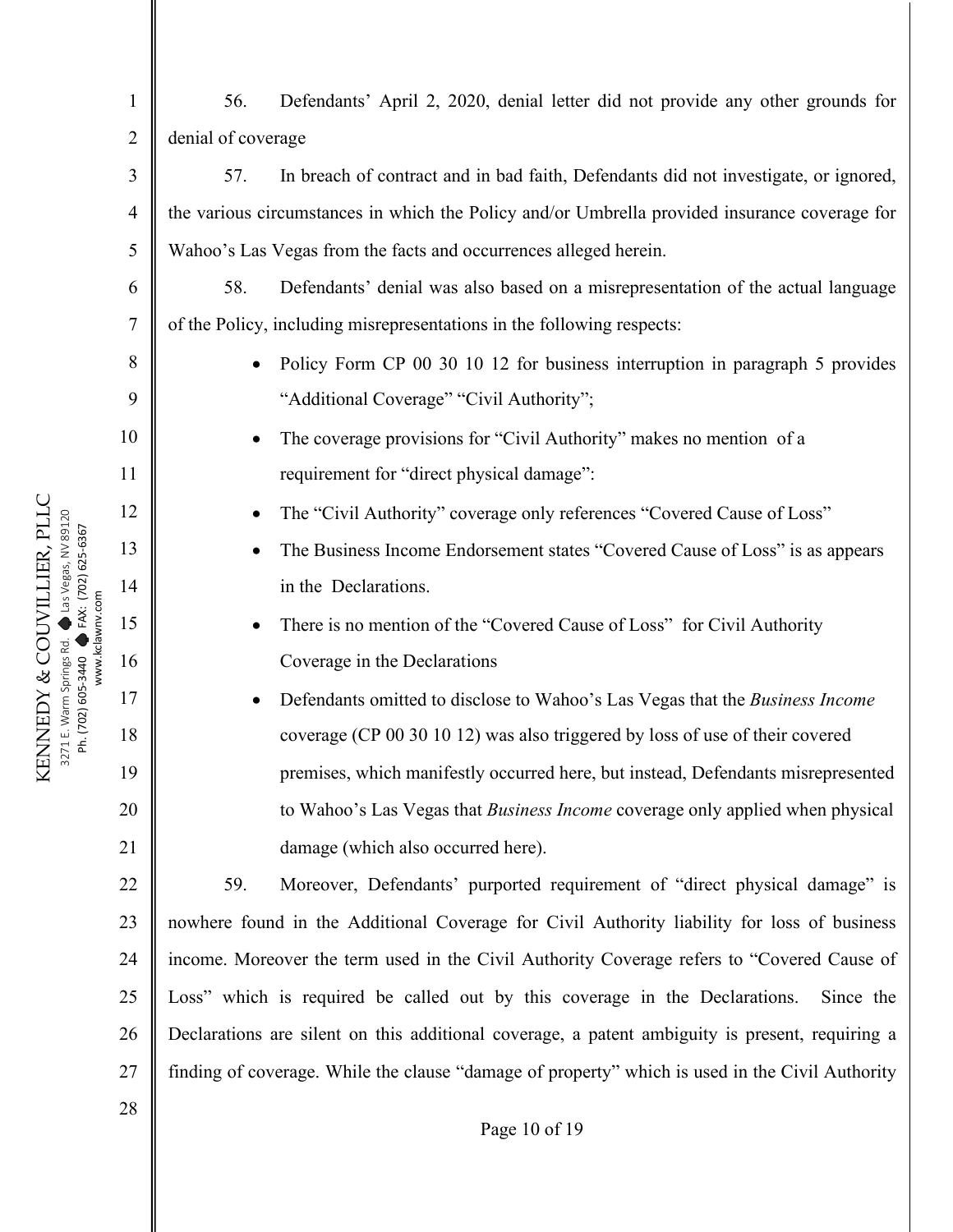Additional Coverage Endorsement is not defined, in at least one hundred thirty (130) other provisions of the policy, "property damage" is defined as including loss of use of property.

60. As the drafters of the Policy, Defendants knew or should have known the actual language of the Policy provides Civil Authority coverage or business interruption loss coverage due to the loss of use of Wahoo's Las Vegas' properties because other properties within one mile of Wahoo's properties were closed, as well.

61. As the drafters of the Policy and superior parties, Defendants also knew that the applicable, well established, contract law requires that all words of a contract are to be read and given meaning; and that they could not read the Policy to ignore loss of use of property, or as requiring direct physical damage for the Additional Coverage for *Civil Authority* or *Business Income*, when it failed to define the Covered Cause of Loss for such coverage in its Declarations as required by the Policy.

62. Defendants also failed to investigate and consider the existence of physical damage or loss in the context of the current COVID-19 pandemic, including, without limitation, that social anxiety about the COVID-19 pandemic has caused customers to avoid crowds and public spaces, like the circumstances found at Wahoo's Las Vegas restaurants, regardless of whether the coronavirus is present at such premises.

18 19 20 63. Defendants also failed to investigate and consider the existence of physical damage or loss in the context of various COVID-19 quarantine, shelter-in-place and lockdown orders issued by state and local authorities.

21 22 23 24 25 26 64. It is also generally known that the current COVID-19 circumstances have fostered public health and safety anxiety, including concerns about public gatherings in restaurants and other businesses, which has resulted in negative, general perceptions about the conditions of restaurants and other businesses, even in the absence of the various governmental Directives, Orders, Regulations and Mandates issued in response to COVID-19 circumstances or any confirmed exposure to COVID-19 in such premises.

27 28 65. Such public perceptions include, without limitation, perceptions that Wahoo's Las

Page 11 of 19

KENNEDY & COUVILLIER, PLLC KENNEDY & COUVILLIER, PLLC Las Vegas, NV 89120 Las Vegas, NV 89120 FAX: (702) 625-6367 FAX: (702) 625-6367 www.kclawnv.com www.kclawnv.com  $\bullet$  $\bullet$ 3271 E. Warm Springs Rd. Ph. (702) 605-3440 Ph. (702) 605-3440

1

2

3

4

5

6

7

8

9

10

11

12

13

14

15

16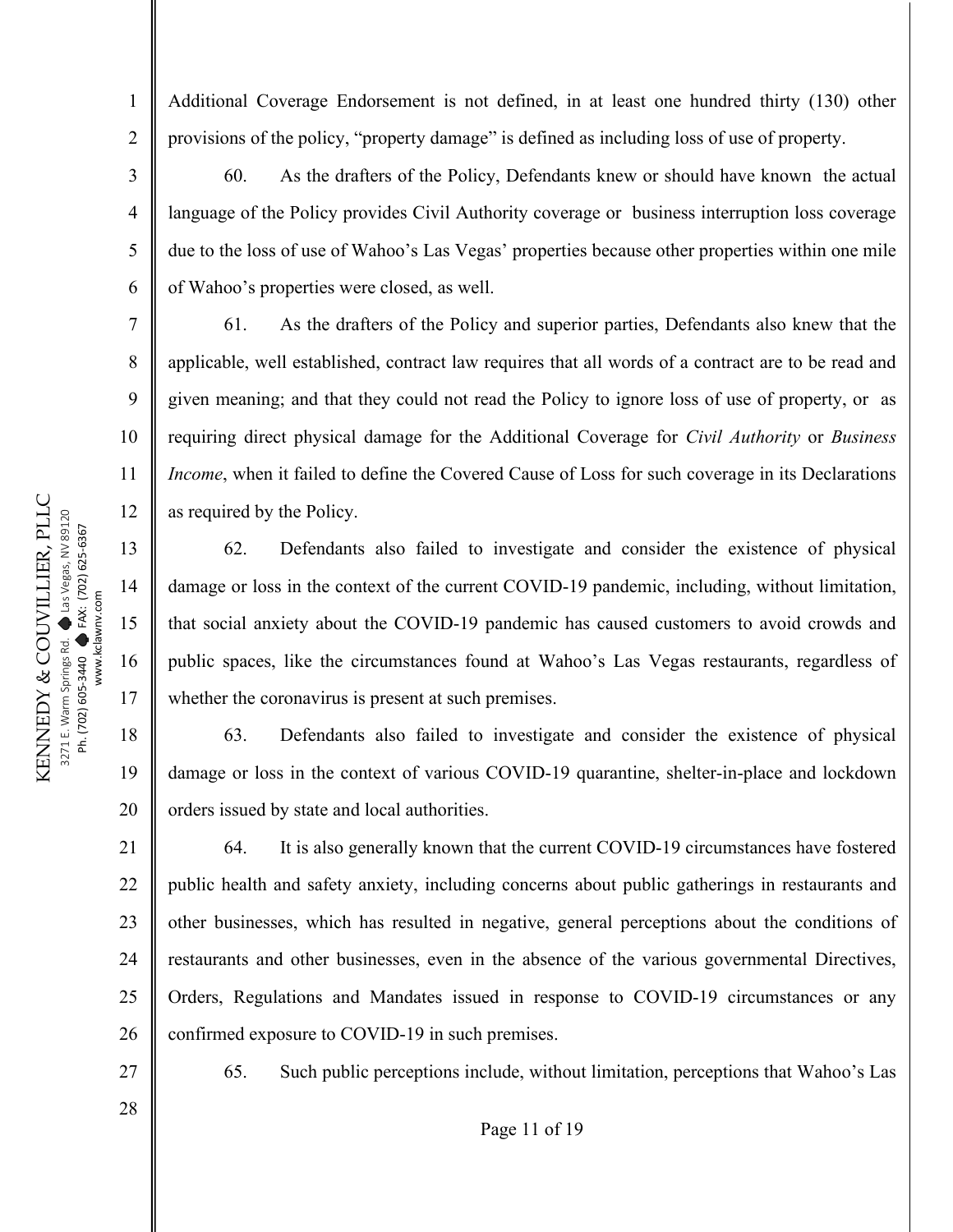2

6

7

25

28

Vegas' restaurants and other businesses are damaged or hazardous to patronize, again, even in the absence of any confirmed exposure to COVID-19 in any one restaurant.

3 4 5 66. Such negative public perceptions have caused substantial physical loss to Wahoo's Las Vegas' and use of its insured restaurants and resulted in reduced operations and loss of income.

67. Thus, Wahoo's Las Vegas alleges in the alternative that it has suffered "physical loss or damage" as singly or in tandem:

8 9 10 11 a. The pandemic in general, not any particular proved contamination at any of Wahoo's Las Vegas; insured premises, caused, and continues to cause wide-spread community concern that diminished insured operations and thus caused loss of use as a matter of law that implicated the business interruption coverage under the policy; and

b. The pandemic in general along with the Governor's Executive Orders worked to cause the business interruptions claimed in this action, thus implicating the business interruption provisions in the policy.

68. In the alternative, *Civil Authority* additional coverage under the subject policy was implicated because the term "access to the premises" includes the inability to "use" the premises for its intended economic purpose. This, in turn, gives the civil authorities control over the premises amounting to unimpeded access thereto.

19 20 21 69. The purpose of business interruption or business income coverage, like Wahoo's Las Vegas' Policy, is to cover the inability to pursue income derived from the use of the covered premises. That is precisely what has happened here.

22 23 24 70. In sum, Defendants' denial of coverage was a breach of contract and violated common law duties of good faith and fair dealing and provision of the Nevada Unfair Claims Practices Act, as further alleged herein.

#### **JURISDICTION AND VENUE**

26 27 71. This Court possesses subject matter jurisdiction over this matter in respect to Defendants.

Page 12 of 19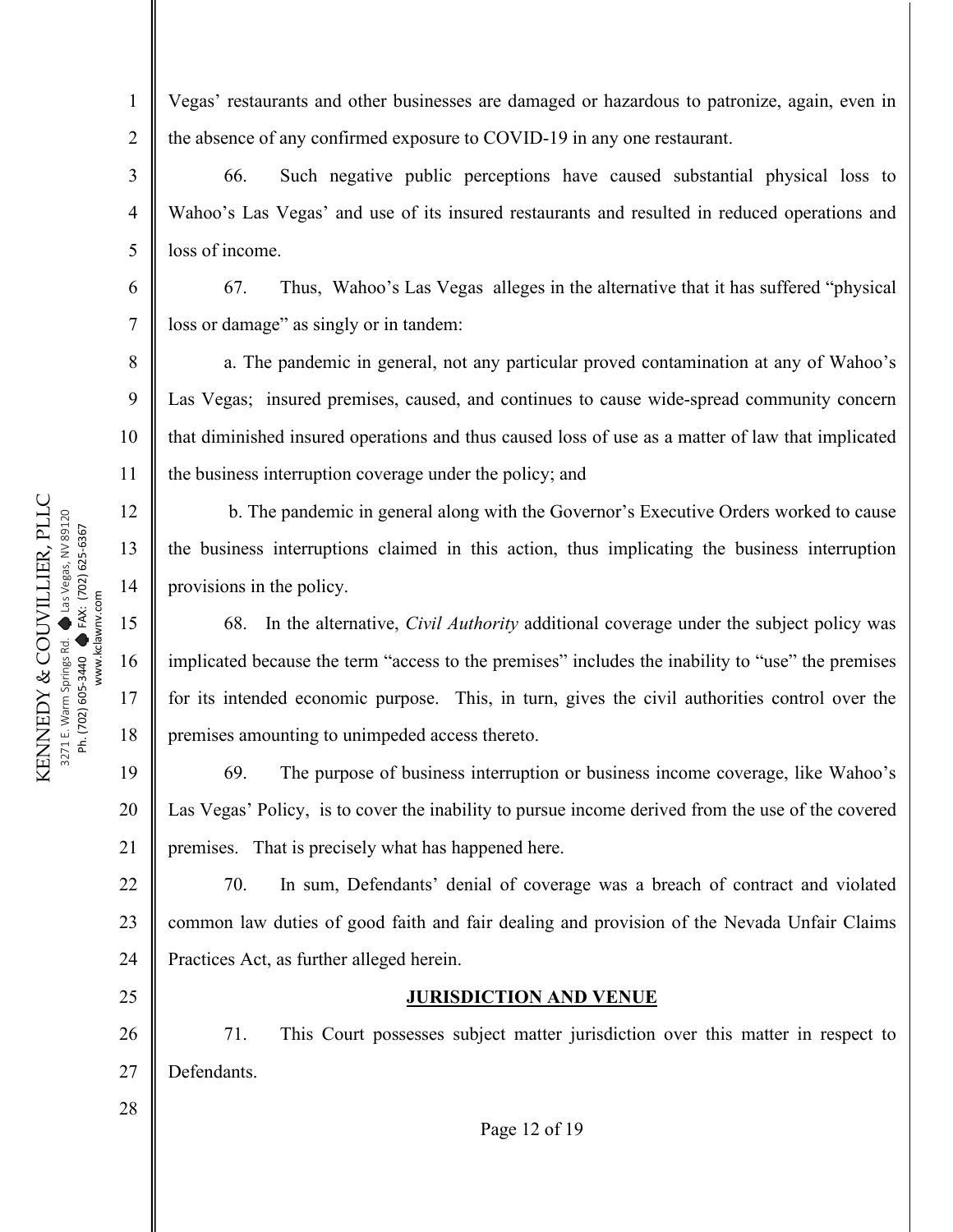2

3

4

5

6

7

8

9

10

11

12

13

14

15

www.kclawnv.com

16

17

18

19

20

21

22

23

24

25

26

27

28

Page 13 of 19 72. Venue is proper in Clark County, Nevada because this is the judicial district in which the Policies were issued to Wahoo's Las Vegas, a Nevada resident and insured. 73. Defendants are subject to personal jurisdiction in Nevada because they conduct significant business in Nevada; are registered to do business in Nevada or licensed with the Nevada Department of Insurance; and Clark County, Nevada is also the location where a substantial part of the events or omissions giving rise to the claims set forth herein occurred and where a substantial part of the losses underlying Wahoo's Las Vegas' insurance claim occurred. 74. Defendants are also subject to jurisdiction in Nevada because they committed tortious acts within this State aimed at Wahoo's Las Vegas, a Nevada resident. **CLAIMS I. First Claim for Relief (DECLARATORY RELIEF)** 75. Wahoo's Las Vegas realleges and incorporates by reference all foregoing Paragraphs as though fully stated here. 76. Justicable controversies exists between the parties as alleged herein. 77. Such issues or controversies are ripe for judicial determination. 78. Wahoo's Las Vegas seeks a declaration of the parties rights and obligations under the Policy and Umbrella, as alleged herein. 79. Wahoo's Las Vegas is entitled to its reasonable attorneys' fees and costs. **II. Second Claim for Relief (BREACH OF CONTRACT)** 80. Wahoo's Las Vegas realleges and incorporates by reference all foregoing Paragraphs as though fully stated here. 81. The Policy and Umbrella are valid and enforceable contracts. 82. Wahoo's Las Vegas paid the significant premiums for the Policy and Umbrella and has performed thereunder.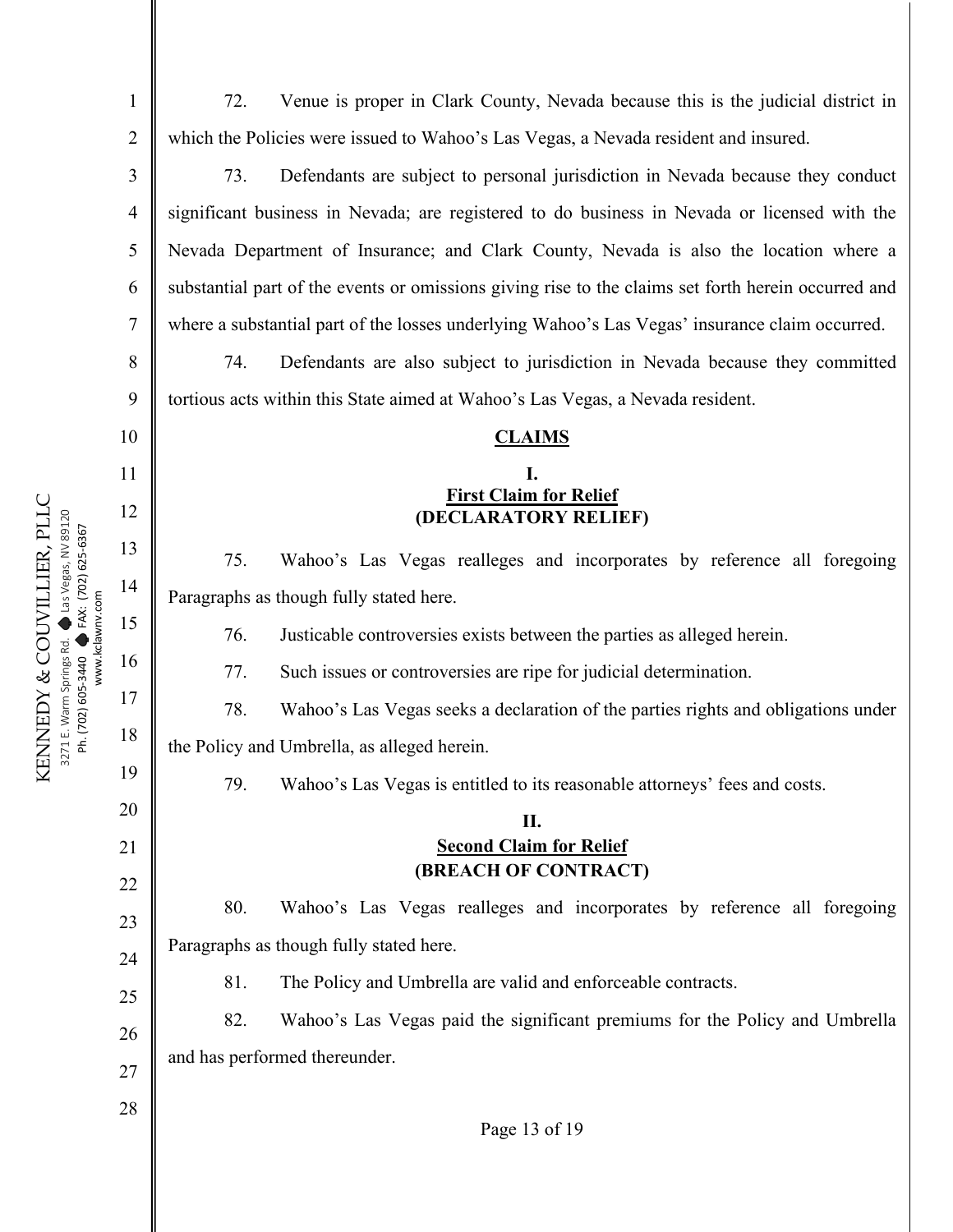2

3

83. Defendants breached the Policy and Umbrella as alleged herein.

84. Wahoo's Las Vegas was damaged in excess of \$100,000 as the result of Defendants' breach.

85. Wahoo's Las Vegas is entitled to its reasonable attorneys' fees and costs.

#### **III. Third Claim for Relief (DECLARATORY RELIEF - INAPPLICABILITY OF CLAIMS OF EXCLUSION)**

86. Wahoo's Las Vegas realleges and incorporates by reference all foregoing Paragraphs as though fully stated here.

87. Wahoo's Las Vegas seeks a declaration from the Court that the virus or bacteria exclusion under the Policy at CP 01 40 07 06 are not applicable, not enforceable or do not preclude coverage under the circumstances alleged here.

88. Wahoo's Las Vegas asserts four, independent grounds that the virus or bacteria exclusion (at CP 01 40 07 06) not applicable, not enforceable or do not preclude coverage under the circumstances alleged here:

A). Defendants have waived the exclusion by virtue of failing to investigate and failing to assert the exclusion as grounds for the denial of the claim;

B). The exclusion is inapplicable because the virus was not the efficient proximate cause of the loss to Wahoo's Las Vegas;

C). There is no language in the Policy that indicates that a loss caused by a combination of a covered and excluded causes of losses will not be covered;

D). The exclusion is in conflict with other policy provisions and as strictly construed against the insurer is inapplicable; Or

23 24 E). There claims for coverage at issue here are not personal injury claims for physical distress, illness or disease.

25 26 27 89. Defendants through their failure to fully investigate all claims for coverage and limiting is claim for denial based solely on it claim there was no "direct physical damage" waived any claims for exclusion or limitation of coverage.

28

19

20

21

22

Page 14 of 19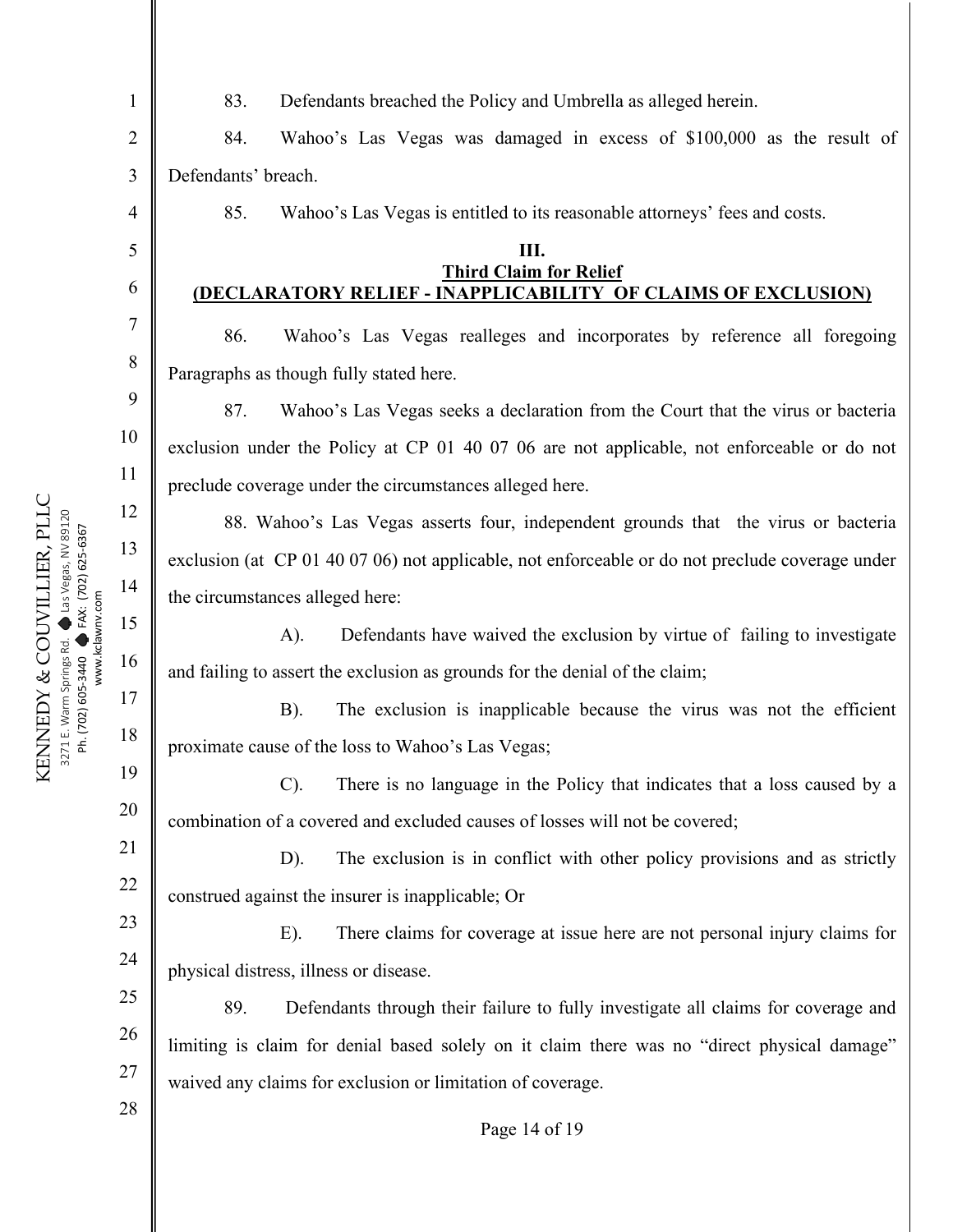KENNEDY & COUVILLIER, PLLC KENNEDY & COUVILLIER, PLLC Las Vegas, NV 89120 Las Vegas, NV 89120 FAX: (702) 625-6367 FAX: (702) 625-6367 www.kclawnv.com www.kclawnv.com  $\bullet$  $\bullet$ 3271 E. Warm Springs Rd. Ph. (702) 605-3440 Ph. (702) 605-3440

1

2

3

4

5

6

7

8

9

10

11

12

 90. Under governing Nevada case law, the failure to fully investigate a claim and a denial based on an erroneous assertion of non-coverage waives any subsequent claim of an otherwise valid exclusion. *See e.g., Vitale v. Jefferson Ins. Co*., 116 Nev. 590, 5 P.3d 1054, 1059 (Nev. 2000).

91. Under governing Nevada law, any exclusion must be the "efficient proximate cause" of the loss. *Fourth Street Place LLC v. Travelers Indem. Co.* 127 Nev. 957, 270 P.3d 1235 (2012). The language of the Virus or Bacteria Exclusion, states: "We will not pay for loss or damage caused by or resulting from any virus, bacterium or other microorganism that induces or is capable of inducing physical distress, illness or disease." The "efficient proximate cause of Wahoo's Las Vegas' losses were and are the emergency orders of Nevada's governor under the Civil Authority coverage, not actual loss or damage caused by the virus itself on Wahoo's Las Vegas' five covered premises.

13 14 15 16 17 18 19 20 21 22 23 92. The exclusion irreconcilably conflicts with extended coverage under the policy for business interruption losses due to "fungus and bacteria". The Virus or Bacteria exclusion itself states: "However, this exclusion does not apply to loss or damage caused by or resulting from 'fungus', wet rot or dry rot. Such loss or damage is addressed in a separate exclusion in this Coverage Part or Policy" However, in Policy Endorsement CP 10 30 09 17 "Causes of Loss— Special Form" coverage for both "fungus" and "bacteria" are extended including coverage for business interruption under "E. Additional Coverage – Limited Coverage For 'Fungus', Wet Rot, Dry Rot And Bacteria." This coverage includes coverage for Business Income or Expense. By stating the bacteria, (undefined in the policy) is excluded in the Virus and Bacteria Exclusion, and then covering bacteria in the "Causes of Loss—Special Form endorsement renders unenforceable the entire CP 01 40 0706 Exclusion for Loss due to Virus or Bacteria.

24 25 26 27 93. The language of the Virus or Bacteria Exclusion -- "We will not pay for loss or damage caused by or resulting from any virus, bacterium or other microorganism that induces or is capable of inducing physical distress, illness or disease" -- is further irrelevant to the instant coverage claims because, by its terms, the exclusion only precludes third-party claims against the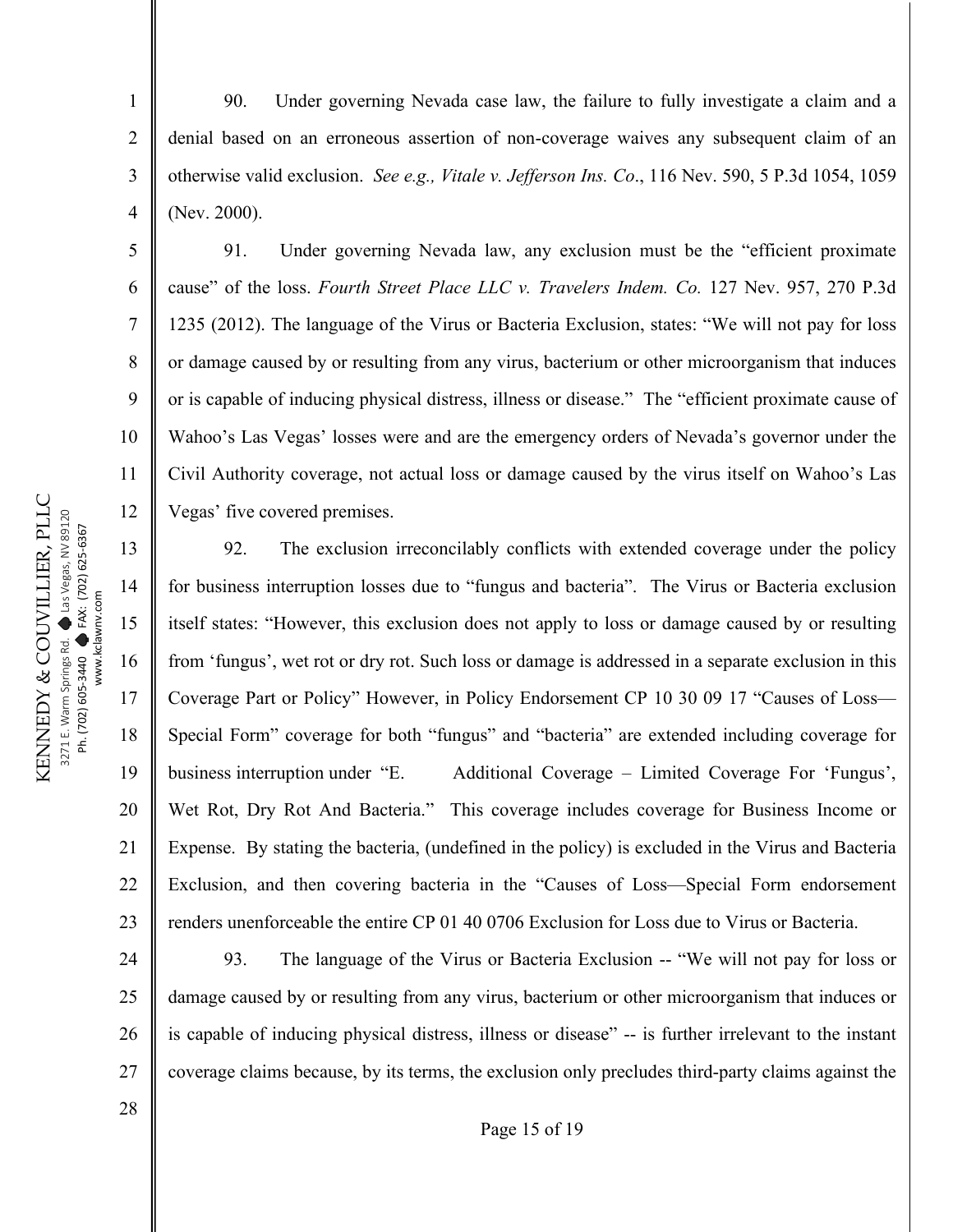2

3

4

insured for bodily injury. Even if this exclusion is ambiguous on this score, it must be construed against its application here.

#### **IV.**

## **Fourth Claim for Relief (BREACH OF IMPLIED COVENANT OF GOOD FAITH & FAIR DEALING)**

94. Wahoo's Las Vegas realleges and incorporates by reference all foregoing Paragraphs as though fully stated here.

95. The Policy and Umbrella are valid and enforceable contracts.

96. Per Nevada law, the Policy and Umbrella contain an implied covenant to act in good faith in performance and enforcement of the contract.

97. Wahoo's Las Vegas had justifiable expectations to receive certain benefits consistent with the spirit of the Policy and/or Umbrella.

98. Defendants performed in a manner that was in violation of, or unfaithful to, the spirit of the Policy and/or Umbrella.

99. The justified expectations of Wahoo's Las Vegas were thus denied.

100. Wahoo's Las Vegas was damaged in excess of \$100,000 as the result of the breach.

101. Wahoo's Las Vegas is entitled to its reasonable attorneys' fees and costs.

### **V. Fifth Claim for Relief (TORTIOUS BREACH OF IMPLIED COVENANT OF GOOD FAITH AND FAIR DEALING)**

102. Wahoo's Las Vegas realleges and incorporates by reference all foregoing Paragraphs as though fully stated here.

23 24

25

26

27

19

20

21

22

103. The Policy and Umbrella are valid and enforceable contracts.

104. Defendants owned a duty of good faith to Wahoo's Las Vegas arising from the Policy and Umbrella.

105. As alleged above, there was a special element of reliance or fiduciary duty between Defendants and Wahoo's Las Vegas where, *inter alia,* Defendants were in a superior or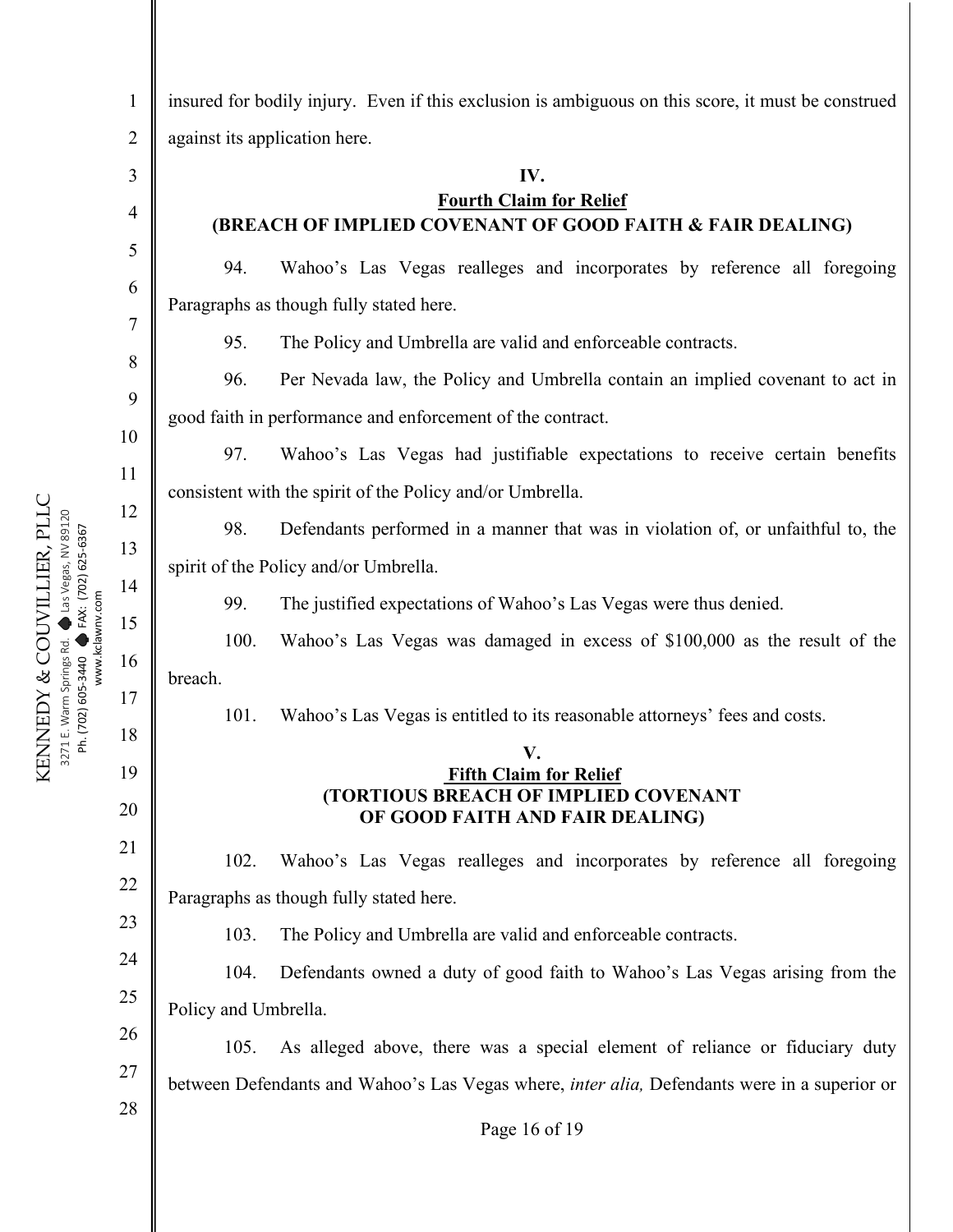| 1              | entrusted position, had superior knowledge and were akin to fiduciaries.                       |  |
|----------------|------------------------------------------------------------------------------------------------|--|
| $\overline{2}$ | Moreover, under Nevada law, the relationship of an insured to an insurer is one of<br>106.     |  |
| 3              | special confidence which imposes fiduciary-like duties upon insurers like Defendants.          |  |
| $\overline{4}$ | 107.<br>Defendants breached such duties of good faith by engaging in misconduct as             |  |
| 5              | alleged herein.                                                                                |  |
| 6              | 108.<br>Wahoo's Las Vegas was damaged in excess of \$100,000 as the result of the              |  |
| $\tau$         | breaches.                                                                                      |  |
| 8              | 109.<br>Wahoo's Las Vegas is entitled to exemplary and punitive damages for the sake of        |  |
| 9              | example and by way of punishing Defendants.                                                    |  |
| 10             | 110.<br>Wahoo's Las Vegas is entitled to its reasonable attorneys' fees and costs.             |  |
| 11             | VI.                                                                                            |  |
| 12             | <b>Sixth Claim for Relief</b><br>(MISREPRESENTATION)                                           |  |
| 13             | 111.<br>Wahoo's Las Vegas realleges and incorporates by reference all foregoing                |  |
| 14             | Paragraphs as though fully stated here.                                                        |  |
| 15             | As alleged above, Defendants misrepresented the language of the Policy to<br>112.              |  |
| 16             | Wahoo's Las Vegas in wrongfully denying its claim.                                             |  |
| 17             | As alleged above, Defendants had an obligation or duty to disclose the full and<br>113.        |  |
| 18             | accurate language of the Policy to Wahoo's Las Vegas.                                          |  |
| 19             | 114.<br>To the extent necessary, Wahoo's Las Vegas alleges that a relaxed pleading             |  |
| 20             | standard is appropriate under Rocker v. KPMG, LLP, 122 Nev. 1185, 148 P.3d 703 (2006),         |  |
| 21             | because other material facts are particularly withing the knowledge Defendants and Wahoo's Las |  |
| 22             | Vegas should be allowed time to conduct necessary discovery.                                   |  |
| 23             | 115.<br>Wahoo's Las Vegas was damaged in excess of \$100,000 as the result of                  |  |
| 24             | Defendants' misrepresentations.                                                                |  |
| 25             | 116.<br>Wahoo's Las Vegas is entitled to exemplary and punitive damages for the sake of        |  |
| 26             | example and by way of punishing Defendants.                                                    |  |
| 27             | 117.<br>Wahoo's Las Vegas is entitled to its reasonable attorneys' fees and costs.             |  |
| 28             | Page 17 of 19                                                                                  |  |
|                |                                                                                                |  |
|                |                                                                                                |  |

KENNEDY & COUVILLIER, PLLC 3271 E. Warm Springs Rd.  $\bullet$ Las Vegas, NV 89120 Ph. (702) 605-3440  $\bullet$ FAX: (702) 625-6367 www.kclawnv.com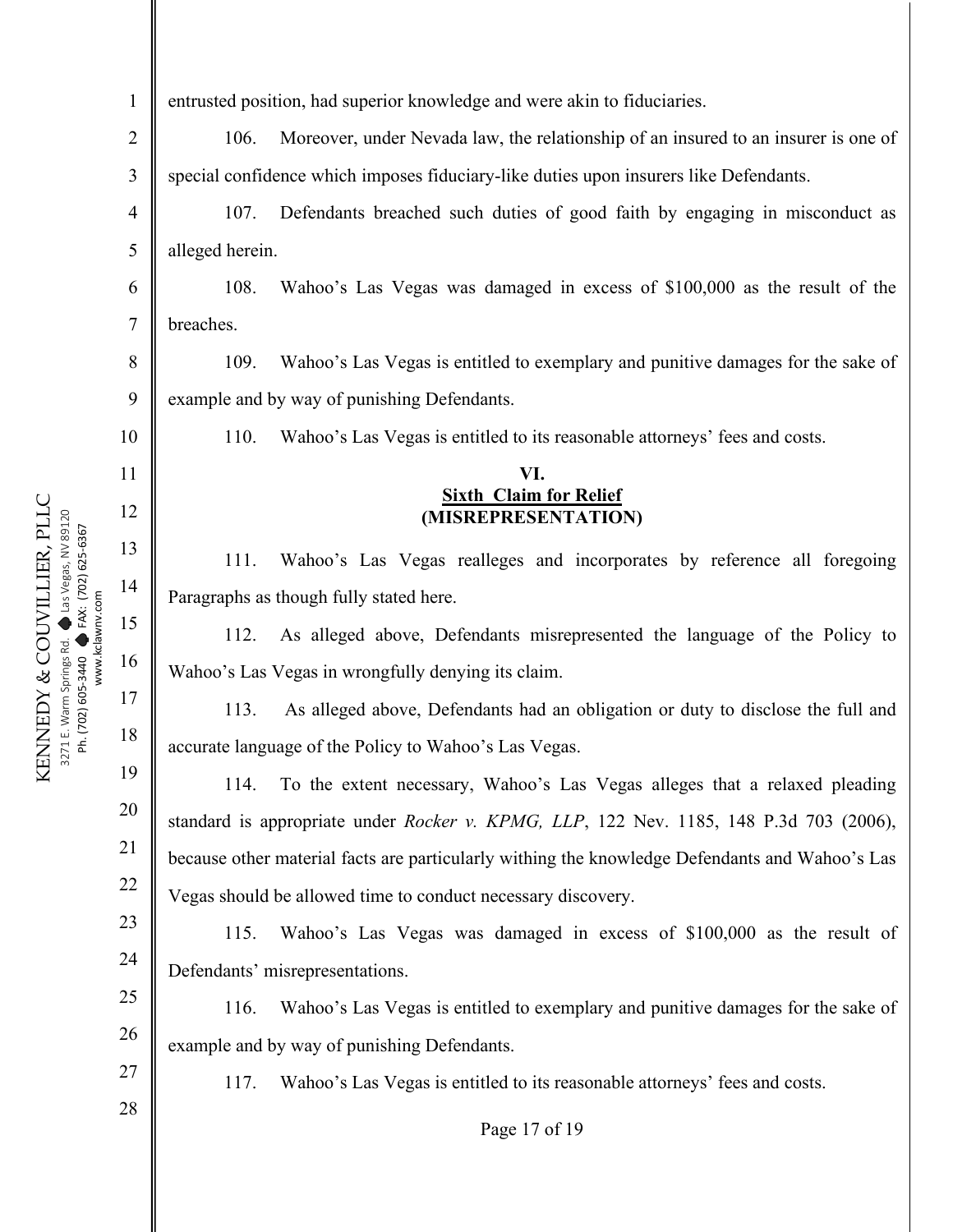| 1              | VII.                                                                                              |  |  |
|----------------|---------------------------------------------------------------------------------------------------|--|--|
| $\overline{2}$ | <b>Seventh Claim for Relief</b><br>(VIOLATION OF NRS 686A.310)                                    |  |  |
| 3              | 118.<br>Wahoo's Las Vegas realleges and incorporates by reference all foregoing                   |  |  |
| $\overline{4}$ | Paragraphs as though fully stated here.                                                           |  |  |
| 5              | It is an improper and unfair claims practice for an insurer transacting business in<br>119.       |  |  |
| 6              | Nevada to engage in certain activities in violation of NRS 686A.310, also known as the Nevada     |  |  |
| 7              | Unfair Claims Practices Act (the "Act").                                                          |  |  |
| 8              | 120.<br>Defendants violated the Act by, among other things: misrepresenting to Wahoo's            |  |  |
| 9              | Las Vegas pertinent facts or insurance policy provisions relating to any coverage at issue, as    |  |  |
| 10             | alleged herein; failing to adopt and implement reasonable standards for the prompt investigation  |  |  |
| 11             | and processing of claims arising under insurance policies; and failing to effectuate prompt, fair |  |  |
| 12             | and equitable settlements of claims in which its liability has become reasonably clear.           |  |  |
| 13             | Wahoo's Las Vegas was damaged in excess of \$100,000 as the result of<br>121.                     |  |  |
| 14             | Defendants' violations of the Act.                                                                |  |  |
| 15             | Wahoo's Las Vegas is entitled to exemplary and punitive damages for the sake of<br>122.           |  |  |
| 16             | example and by way of punishing Defendants.                                                       |  |  |
| 17             | Wahoo's Las Vegas is entitled to its reasonable attorneys' fees and costs.<br>123.                |  |  |
| 18             | VIII.                                                                                             |  |  |
| 19             | <b>Eighth Claim for Relief</b><br>(BAD FAITH INSURANCE)                                           |  |  |
| 20             | Wahoo's Las Vegas realleges and incorporates by reference all foregoing<br>124.                   |  |  |
| 21             | Paragraphs as though fully stated here.                                                           |  |  |
| 22             | Defendants refused and denied the insurance claim by Wahoo's Las Vegas<br>125.                    |  |  |
| 23             | without proper cause.                                                                             |  |  |
| 24             | The insurance claim by Wahoo's Las Vegas is for a loss covered by the Policy<br>126.              |  |  |
| 25             | and/or Umbrella.                                                                                  |  |  |
| 26             | Wahoo's Las Vegas was damaged in excess of \$100,000 as the result of<br>127.                     |  |  |
| 27             |                                                                                                   |  |  |
| 28             | Page 18 of 19                                                                                     |  |  |

KENNEDY & COUVILLIER, PLLC 3271 E. Warm Springs Rd.  $\bullet$ Las Vegas, NV 89120 Ph. (702) 605-3440  $\bullet$ FAX: (702) 625-6367 www.kclawnv.com